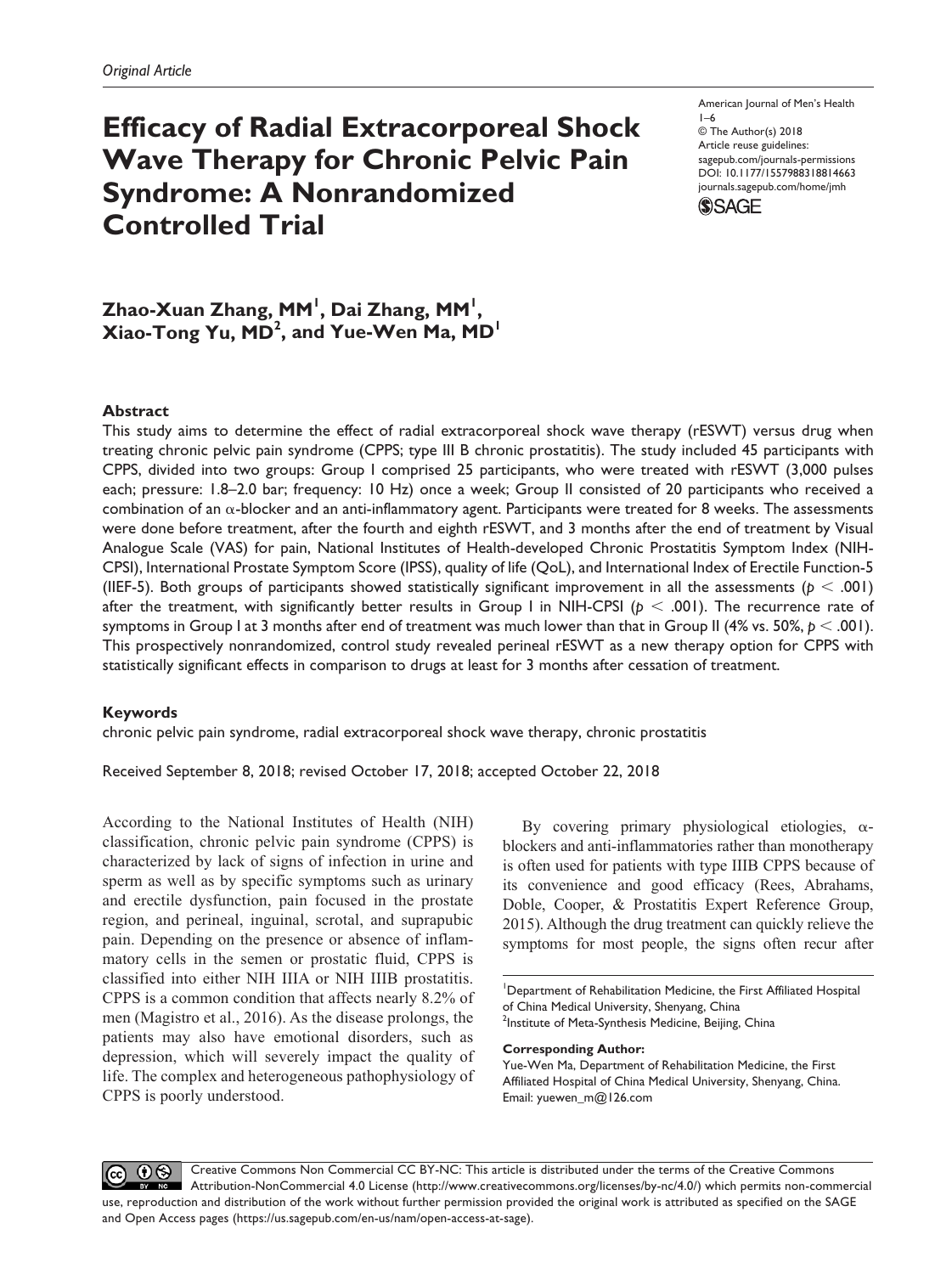withdrawal, and long-term medication often has side effects such as hypotension and liver and kidney function damage. Thus, numerous patients face frustration with the inadequate efficacy of drug treatment (Thakkinstian, Attia, Anothaisintawee, & Nickel, 2012). In addition, some physical therapy approaches have provided positive results, such as biofeedback, acupuncture, and transcutaneous electrical nerve stimulation (Rees et al., 2015).

Since the effectiveness of transperineal extracorporeal shock wave therapy (ESWT) was first investigated in CPPS patients in 2008, it has shown great potential (Guu et al., 2018). There are different mechanisms through which ESWT reduces pain: inducing neovascularization and anti-inflammation, nerve impulse interruption, reduce passive muscle tone, and influencing neuroplasticity of the pain memory (Al Edwan, Muheilan, & Atta, 2017; Guu et al., 2018). There are two forms of ESWT available, focused (fESWT) and radial (rESWT; Schmitz et al., 2015; Speed, 2014). As the second generation of ESWT, ESWT is the ballistic type in which stress waves are generated using a projectile impacting a solid surface. The energy is highest at the tip of the applicator and decreases peripherally by the square of the distance. Different from fESWT which focuses shock waves with a point of highest pressure at the desired target within diseased tissue, rESWT generates a diffused shock wave. The maximum frequency of the rESWT (21 Hz) is significantly higher than that of the fESWT (5 Hz). As the probe moves, the rESWT acts more evenly than the fESWT, and does not require imaging positioning to avoid damage to nerves and blood vessels. The therapeutic penetration depth is depending on the type of transmitter tip and the intensity parameter to meet different treatment needs. Several studies reported that fESWT is readily applicable by transperineal approach without side effects, achieving significant improvement of CPPS-related symptoms, particularly concerning pain (Al Edwan et al., 2017; Guu et al., 2018; Moayednia, Haghdani, Khosrawi, Yousefi, & Vahdatpour, 2014; Pajovic, Radojevic, Dimitrovski, & Vukovic, 2016; Vahdatpour et al., 2013; Zeng, Liang, & Ye, 2012; Zimmermann et al., 2008; Zimmermann, Cumpanas, Miclea, & Janetschek, 2009). The encouraging results of those studies remind us that rESWT should also be useful for CPPS.

This study compares the effects of transperineal rESWT versus drug (α-blocker and anti-inflammatory) for the treatment of noninflammatory CPPS (Category III B).

# **Methods**

## *Study Design and Participants*

The study participants were recruited from patients with type IIIB chronic prostatitis seeking treatment at the First Affiliated Hospital of China Medical University from June 2016 to September 2017. All participants were fully informed regarding the execution and goals of the study and provided written informed consent. All study procedures were approved by the Ethics Committee of the Chinese Clinical Trial Registry. The Clinical Trial Registry Number is ChiCTR-OPC-17013456. The inclusion criteria include no evidence of bacteria in urinary and seminal culture tests (standards according to NIH classification; National Institutes of Health Chronic Prostatitis Symptom Index, NIH-CPSI) >19, and a pain score of NIH-CPSI > 3. The exclusion criteria included being under treatment by another method at the beginning of the study, urinary tract infections, cystitis, prostate cancer, urinary calculi, urinary tract tuberculosis, urethral stricture, coagulation abnormalities or oral anticoagulants, patients with a PSA level  $>4$  ng/ml, and refusal to sign informed consent. The participants were provided with two options for treatment: rESWT (Group I) or drug (Group II).

#### *Study Intervention*

The participants who selected rESWT (Group I) received one transperineally applied rESWT treatment weekly (3,000 pulses each; pressure: 1.8–2.0 bar; frequency: 10 Hz) with the transducer head R15 (diameter: 15 mm) for 8 weeks. The pressure started at 1.8 bar and increased by 0.1 bar per week until 2.0 bar. According to preliminary tests, most patients can tolerate strengths up to 2.0 bar. In previous reports, fESWT was treated once a week for CPPS, and most other musculoskeletal diseases treated with rESWT were also once a week, so this treatment interval was chosen for this trial (Guu et al., 2018). The participants were asked to empty the bladder before the procedure and lie in lithotomic position. A standard commercial gel generally used for sonography was applied to the perineum. The device used for the study was a standard ballistic shock wave unit with a radial shock wave source (MASTERPULS® MP100, STORZ MEDICAL AG, Switzerland). The therapist informed the patient to avoid local hot compresses within 24 hr of treatment. The participants of Group II received the combination of an  $\alpha$ -blocker (tamsulosin 0.2 mg/day) and an anti-inflammatory (celecoxib 200 mg/day) for 8 weeks and were followed up for 3 months after stopping the drugs.

### *Assessment*

The follow-up assessments were done at the initiation, after the fourth and eighth rESWT, and 3 months after the end of treatment. Group II was evaluated at 4 and 8 weeks after commencement of medications and 3 months after drug withdrawal. Throughout the study, additional drug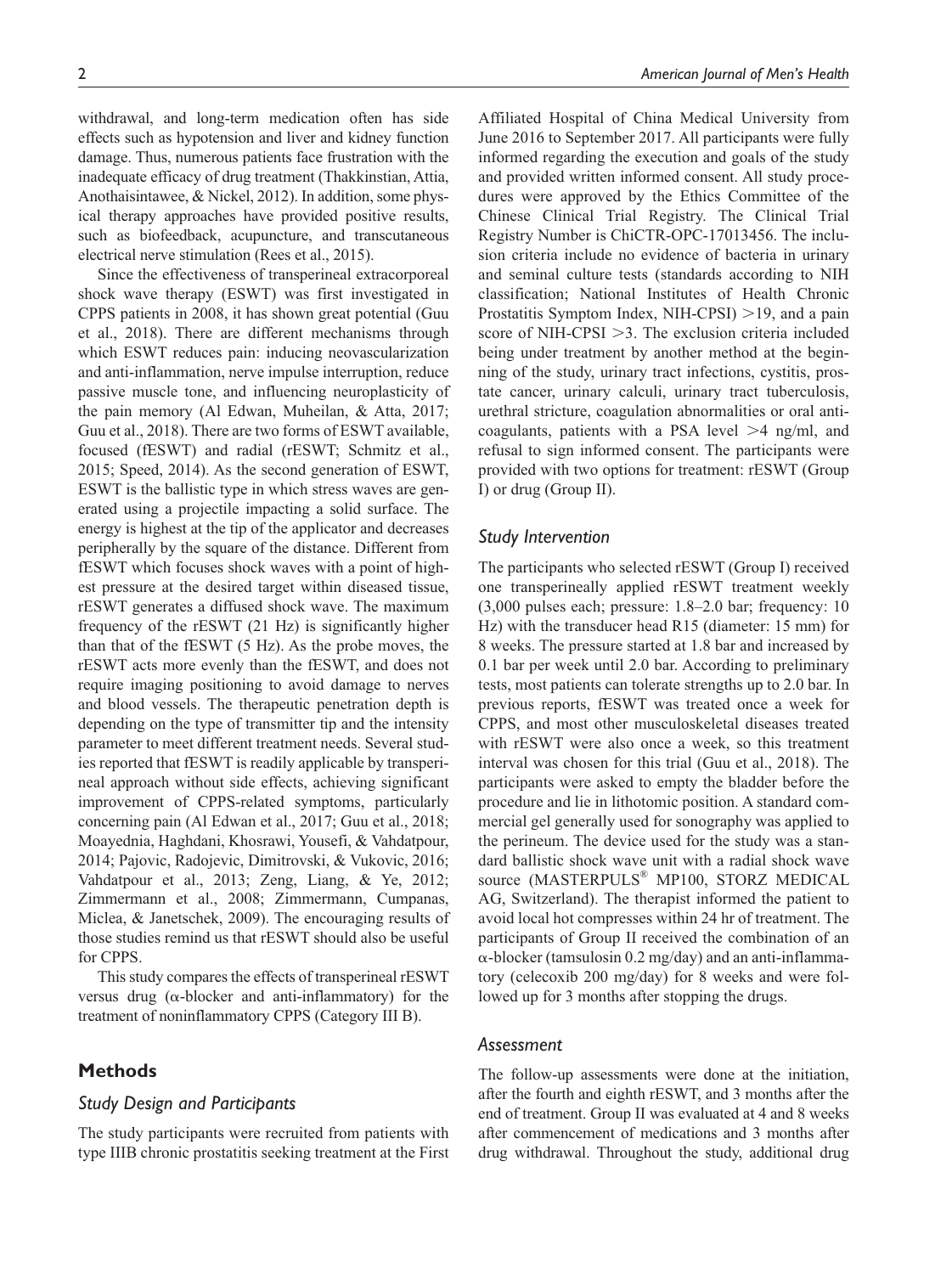|                       | Group I         |              |     | Group II        |              |    |  |
|-----------------------|-----------------|--------------|-----|-----------------|--------------|----|--|
|                       | Response number | Total number | %   | Response number | Total number | %  |  |
| Primary criterion (A) | 25              | 25           | 100 | 18              | 20           | 90 |  |
| Primary criterion (B) | 24              | 25           | 96  |                 | 20           | 75 |  |

**Table 1.** Differences in the Primary Criterion of Response Between Two Groups of Participants 8 Weeks After the Treatment Initiation.

*Note.* The primary criterion (A) of response to therapy was scoring 2 or less on the NIH-CPSI QOL item after 8 weeks. The primary criterion (B) of response to therapy was a greater than 50% reduction in NIH-CPSI total score after 8 weeks.

intake was excluded. The degree of pain was evaluated using the Visual Analog Scale (VAS, 0–10) (Guu et al., 2018). CPPS-related complaints were investigated using the NIH-CPSI (0–43; Guu et al., 2018). NIH-CPSI addresses the three most important domains of chronic prostatitis, which are pain, urinary function, and quality of life (QoL, 0–6). Micturition conditions were examined using the International Prostate Symptom Score (IPSS, 0–35; Guu et al., 2018); the International Index of Erectile Function-5 (IIEF-5, 0–25) was applied for evaluating erectile dysfunction (Guu et al., 2018). The primary criterion responding to therapy was scoring 2 or less ("delighted-tomostly satisfied") on the NIH-CPSI QoL item or more significant than a 50% reduction in total NIH-CPSI scale after 8 weeks of treatment (Pajovic et al., 2016). The secondary criterion of response to therapy was VAS, IPSS, and IIEF-5. During the 3-month follow-up, if the NIH-CPIS score is higher than 17 and the VAS score is higher than 3, it is defined as relapse of CPPS, and the participants can receive medication or rESWT as they wish.

## *Statistical Analysis*

Data were analyzed using SPSS (version 22) and expressed as mean  $\pm$  standard error of mean. The statistical analyses such as chi-square, paired *t*-test, and independent *t*-test were used. Statistical significance was set at  $p < .05$ .

# **Results**

The study included 50 participants with type IIIB CPPS, 30 of whom underwent rESWT (mean age: 40 years, range: 22–64; mean duration: 37.4 months, range: 5–71 months); the other 20 participants received medication (mean age: 39 years, range: 27–61; mean duration: 36.1 months, range: 6–66 months). There was no significant difference in the basic conditions such as age ( $p = .898$ ), duration of disease ( $p = .657$ ), NIH-CPSI ( $p = .668$ ), and pain VAS score  $(p = 1.000)$  between the two groups. Participants without an active sexual life do not apply to IIEF-5 scores. Five participants in Group I were removed because they did not follow the treatment plan. The rest of the participants completed the treatment and follow-ups.

IIEF-5 was evaluated in 23 participants and 16 participants in Group I and Group II, respectively. No adverse effect associated with rESWT, such as hematuria, hemospermia, perineal pain, or ecchymosis, was seen in any of the participants.

Using the primary criterion, all the subjects (100%) responded in Group I compared to 18 of 20 (90%) in Group II. Whereas, 24 of 25 subjects (96%) responded in Group I compared to 15 of 20 (75%) in Group II (Table 1). Both groups showed statistically significant improvement  $(p < .001)$  in VAS, NIH-CPSI, QOL, IPSS, and IIEF-5 scores at 4 weeks and 8 weeks compared with baseline (Table 2). For between-group comparisons, NIH-CPSI  $(p = .006)$  and IIEF-5  $(p = .02)$  scores demonstrated significant differences between the two groups at 8 weeks (Table 2).

During the follow-up period, 10 participants (50%) in the drug group relapsed and restarted medication. One patient in the rESWT group had a slight recurrence of symptoms and did not seek treatment. At the 3 months follow-up, except for the 10 participants (including nine participants with a sexual life) who relapsed and restarted medication in the drug group, the remaining maintained the efficacy and there was no significant difference in all the scores between the two groups (Table 2). The recurrence rates of the rESWT group and the drug group were 4% (1 out of 25) and 50% (10 out of 20), respectively, and the difference was statistically significant (*p* < .001; Table 3).

## **Discussion**

In the current study, data reveal improvement in pain VAS, NIH-CPSI, QoL, IPSS, and IIEF-5 scores both in Group I and Group II after 4 weeks of treatment. After 8 weeks of treatment, the improvement of Group I was more visible in the NIH-CPSI score, indicating that the rESWT was more effective with the prolongation of treatment time. At the follow-up of 3 months after the end of treatment, it can be seen that the recurrence rate of Group II was significantly higher than that of Group I, meaning that the therapeutic effect of the rESWT was longer than that of the drugs. There was no significant difference in the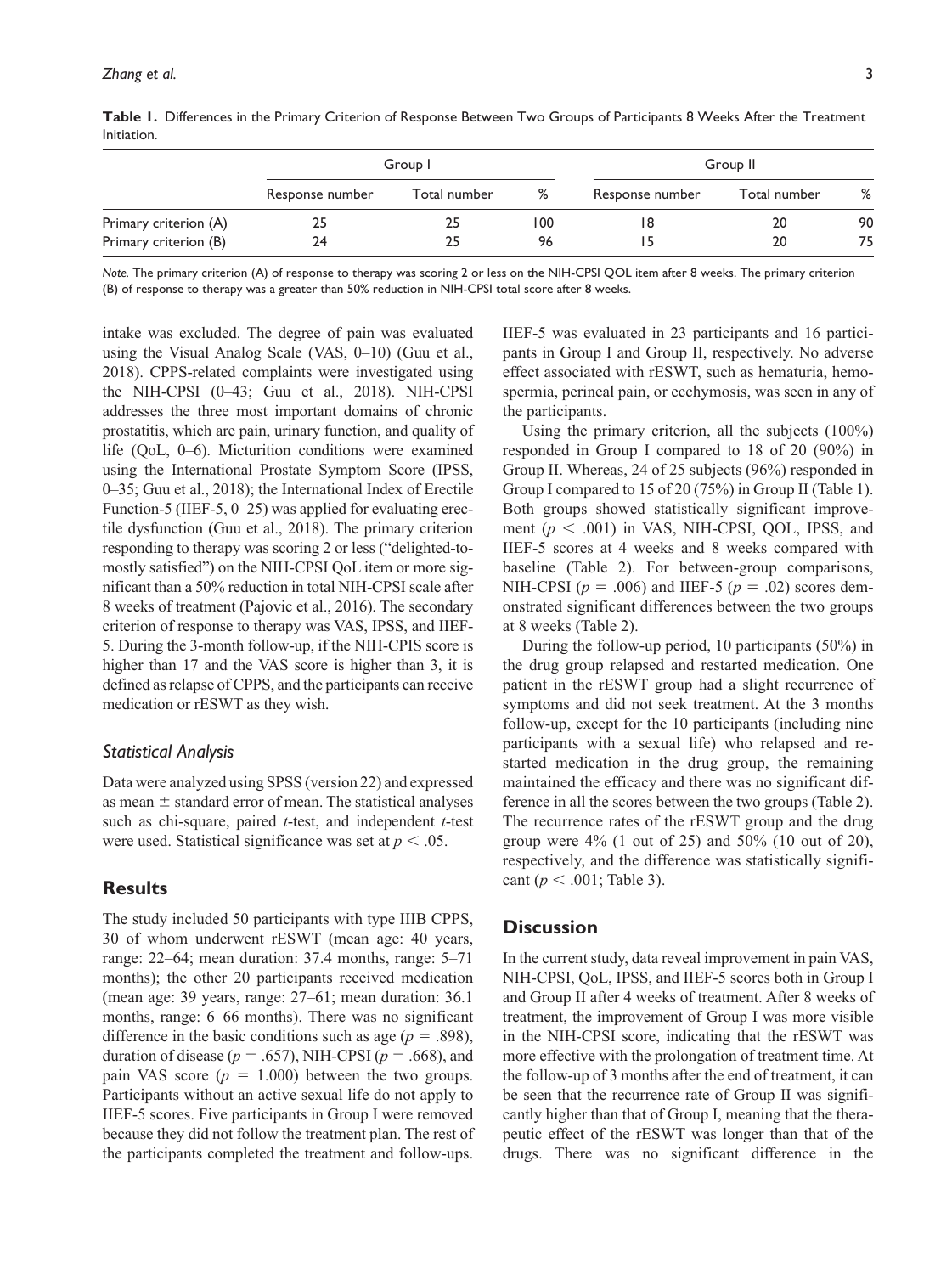|                  | <b>Baseline</b>  | 4 weeks          | $p^a$   | 8 weeks          | $p^a$  | 3 months $(n)$        | $p^a$   |
|------------------|------------------|------------------|---------|------------------|--------|-----------------------|---------|
| $NIH-CPSI(n)$    |                  |                  |         |                  |        |                       |         |
| Group $(25)$     | $28.52 \pm 4.07$ | $19.12 \pm 2.92$ | < 0.01  | $10.32 \pm 2.70$ | < 0.01 | $10.44 \pm 2.20(25)$  | < .001  |
| Group II (20)    | $28.05 \pm 2.96$ | $19.65 \pm 2.76$ | < 0.01  | $13.00 \pm 3.55$ | < .001 | $11.10 \pm 1.73$ (10) | < .001  |
| $p^{\rm b}$      | .668             | .539             |         | .006             |        | .403                  |         |
| QOL(n)           |                  |                  |         |                  |        |                       |         |
| Group $(25)$     | $4.72 \pm 0.98$  | $3.16 \pm 1.03$  | < 0.01  | $1.48 \pm 0.51$  | < 0.01 | $1.72 \pm 0.74$ (25)  | < .001  |
| Group II (20)    | $4.60 \pm 0.99$  | $3.00 \pm 0.80$  | < 0.01  | $1.65 \pm 0.67$  | < .001 | $1.80 \pm 0.79$ (10)  | < .001  |
| $p^{\rm b}$      | .687             | .570             |         | .339             |        | .778                  |         |
| VAS $(n)$        |                  |                  |         |                  |        |                       |         |
| Group $(25)$     | $5.40 \pm 0.82$  | $3.24 \pm 0.78$  | < 0.01  | $1.40 \pm 0.58$  | < 0.01 | $1.32 \pm 0.56$ (25)  | < 0.001 |
| Group II (20)    | $5.40 \pm 0.99$  | $3.00 \pm 0.80$  | < .001  | $1.75 \pm 0.97$  | < .001 | $1.20 \pm 0.42$ (10)  | < .001  |
| $p^{\rm b}$      | 1.000            | .314             |         | .139             |        | .544                  |         |
| IPSS $(n)$       |                  |                  |         |                  |        |                       |         |
| Group $(25)$     | $21.80 \pm 6.66$ | $15.40 \pm 5.19$ | < 0.001 | $8.72 \pm 3.17$  | < .001 | $8.92 \pm 2.89$ (25)  | < .001  |
| Group II (20)    | $21.60 \pm 6.14$ | $15.45 \pm 4.22$ | < 0.01  | $9.25 \pm 3.14$  | < .001 | $9.90 \pm 1.29$ (10)  | < 0.01  |
| $p^{\rm b}$      | .918             | .972             |         | .579             |        | .312                  |         |
| IIEF-5 $(n)$     |                  |                  |         |                  |        |                       |         |
| Group $(20)$     | $16.50 \pm 2.50$ | $19.35 \pm 2.08$ | < 0.01  | $21.80 \pm 1.47$ | < 0.01 | $21.60 \pm 1.47$ (20) | < 0.001 |
| Group II (16)    | $16.25 \pm 1.88$ | $19.44 \pm 2.34$ | < .001  | $19.56 \pm 2.28$ | < .001 | $21.00 \pm 1.53$ (7)  | .001    |
| $p^{\mathsf{b}}$ | .742             | .907             |         | .002             |        | .365                  |         |

**Table 2.** Changes in NIH-CPSI, NIH-CPSI QOL, Pain VAS, IPSS, and IIEF-5 Scores in Both Groups of Participants.

*Note.* Data are mean ± *SD*. NIH-CPSI = National Institutes of Health Chronic Prostatitis Symptom Index; QOL= quality of life; VAS = Visual Analog Scale; IPSS = International Prostate Symptom Score; IIEF-5 = International Index of Erectile Function-5.  $p^{\rm a}$ : compared with baseline.  $p^{\rm b}$ : comparison between groups.

**Table 3.** Three-Month Follow-Up of the Recurrence of the Two Groups.

|          | Total number | Relapse number | Relapse rate |
|----------|--------------|----------------|--------------|
| Group I  | 25           |                | 4%           |
| Group II | 20           | 10             | 50%          |

NIH-CPSI score between the two groups at the 3-month follow-up mainly because the 10 relapsed patients in Group II did not count. Also, none of the participants reported any adverse effect associated with rESWT. No report on rESWT of CPPS has been found yet.

Two latest studies reviewed literature from 2008 to 2018 (Franco et al., 2018; Guu et al., 2018) on the positive results of fESWT in the improvement of CPPS. Four studies with 237 participants reported that fESWT reduced prostatitis symptoms compared to the sham control or no intervention control, measured by NIH-CPSI score at 12 weeks' follow-up (Pajovic et al., 2016; Vahdatpour et al., 2013; Zeng et al., 2012; Zimmermann et al., 2009). In most of the studies, the fESWT was applied once a week for four times, and the long-term effect of fESWT is still equivocal (Al Edwan et al., 2017; Moayednia et al., 2014). One of the studies reported sexual dysfunction and identified that fESWT probably reduced sexual dysfunction compared to control, measured by the IIEF scale at 12 weeks (Pajovic et al., 2016; Vahdatpour et al., 2013; Zeng et al., 2012; Zimmermann et al., 2009). In the current study, 8-week rESWT showed excellent effects both in NIH-CPSI and IIEF which last for 3 months. Because generators and protocols of fESWT are different in previous studies, the results are hard to compare.

An open-label, single-arm prospective study reported that for patients with severe CPPS who are nonresponsive to traditional 3-As therapy (antibiotics, α-blockers, and anti-inflammatories), fESWT has proved to be able to allow these patients to become responders (Zimmermann et al., 2008). The patients had concomitant  $\alpha$ -blocker and anti-inflammatory drug use during and after fESWT. After 12 weeks of fESWT treatment, up to 72.7% of patients could taper 3-As medication and only 36.4% of patients still needed anti-inflammatory drugs. The conclusions of this study are consistent with their research, and rESWT may replace the drug treatment of CPPS. Therefore, it can circumvent many side effects of drugs, such as postural hypotension, palpitation, and gastrointestinal complaint. The study conducted by Pajovic et al. (2016) indicates that 12 weeks of a combination of triple therapy ( $\alpha$ -blocker, anti-inflammatory agent, and muscle relaxant) and fESWT showed significantly better results than the triple therapy group in all aspects of NIH-CPSI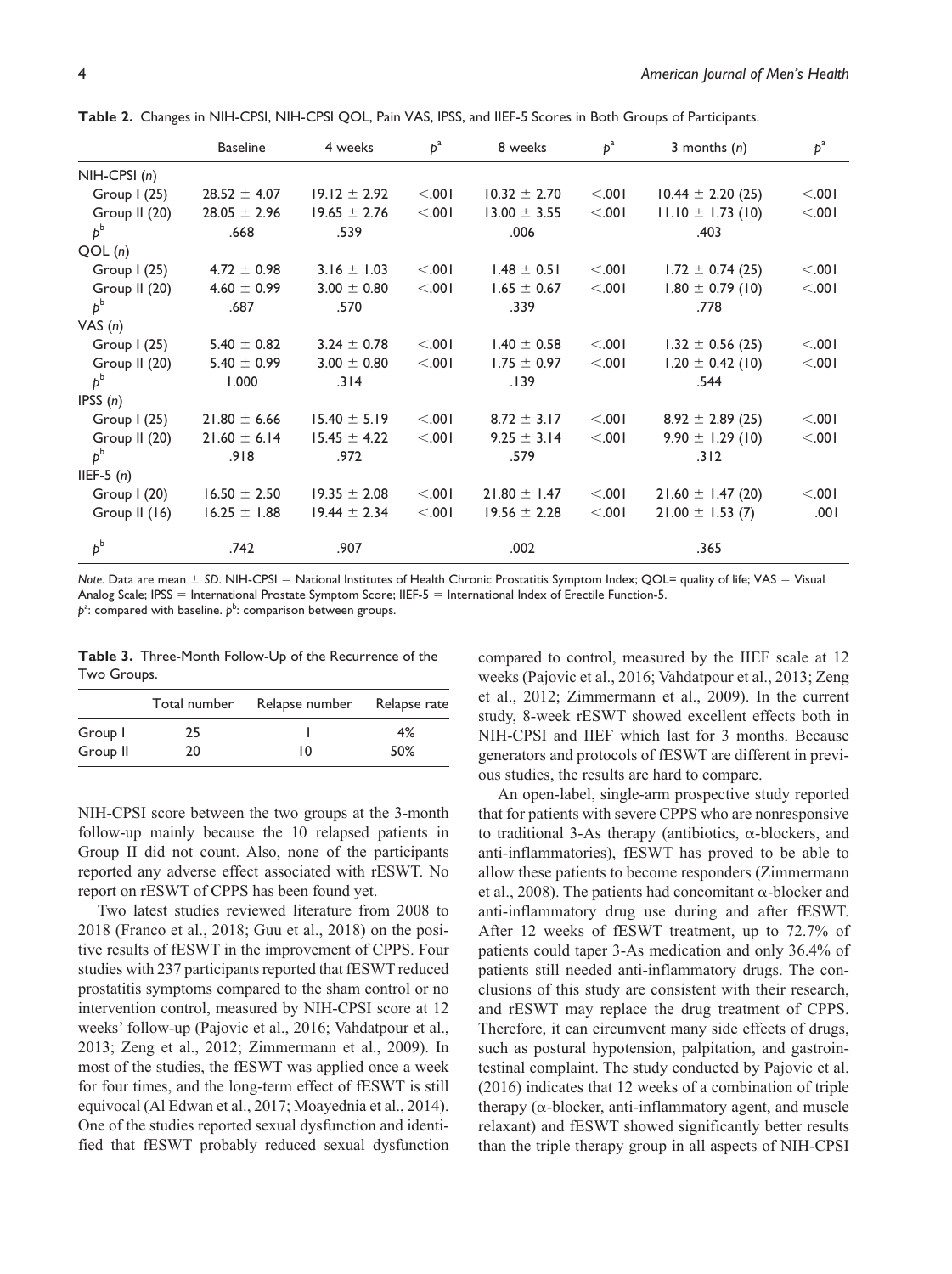scores in the 24-week posttreatment follow-up. However, there are no reports on the comparison of ESWT and drugs. The 3-month follow-up results in this study suggested that the recurrence rate of the rESWT (4%) group is significantly lower than that of the drug group (50%), clearly indicating the advantage of the rESWT to the drugs.

A possible cause of CPPS might be neurogenic or immunogenic inflammation; this activates prostate-afferent nerves, and induces inflammation, prostate pain, and referred pain. Previous studies have reported that NGF and cytokines (IL-6, IL-10, INF- $\gamma$ , TNF- $\alpha$ , and IL-1b,) that regulate inflammation might play a role in the pain symptoms experienced by patients with CPPS (Khan et al., 2017; Wang, Cheng, & Chuang, 2017). Previous studies have reported that ESWT has protective effects on inflammatory reaction, by downregulation NF-kB and NF-kB-dependent inflammatory genes, as well as lowering the expression of NGF, IL-6, IL-12, TNF-a, COX-2, and iNOS (Chen et al., 2014; Wang, Cheng, et al., 2017; Wang, Lee, Tyagi, Huang, & Chuang, 2017). These effects of ESWT might be used as a novel therapy in treating CPPS.

Another possible mechanism through which rESWT can improve CPPS may be partly mediated by the antispasm effect. CPPS is assumed to be the ultimate reflection of a smooth and skeletal neuromuscular disorder phenomenon in the perineum or pelvic floor (Khan et al., 2017; Vahdatpour et al., 2013). Abnormal activity of the perineum and pelvic floor muscles causes pain in the corresponding areas outside the prostate. The current guideline points out that, based on the antispasmodic effect of  $\alpha$ -adrenergic antagonists, they may have a modest treatment effect regarding total, urinary symptom, pain, and QoL scores in CPPS and should be considered as an initial treatment option (Rees et al., 2015). There are also reductions in muscle tone and spasticity after applying ESWT in patients with upper arm hypertonia and hypertonic plantar flexor muscles caused by a stroke (Guo et al., 2017; Santamato et al., 2014). Several authors have concluded that the mechanism most likely linked to the reduction of spasticity could be related to a direct effect of shock waves improving the stiffness of connective tissue by directly acting on the rheological properties of the hypertonic muscles (Santamato et al., 2014; Sohn, Cho, Kim, & Hwang, 2011). ESWT could also recruit endogenous mesenchymal stem cells to promote angiogenesis, tissue repair, and nerve generation in a rat model of pelvic neurovascular injuries (Li et al., 2016), thereby improving muscle stiffness.

The current study has several limitations. First, it was a nonrandomized controlled trial, which is inevitably biased. Second, the participant number was limited; hence, a comparison of the efficacy of rESWT for different etiologies of CPPS is difficult. Third, the follow-up period was only 3

months; thus, the long-term effectiveness of rESWT could not be evaluated. Fourth, there was no sham rESWT group to eliminate the placebo effect.

CPPS is a frequently-occurring disease with poor drug efficacy and side effects, posing great challenges for clinicians. This study proved that rESWT is a comparable therapy without side effects for CPPS compared with the combination of an  $\alpha$ -blocker and an anti-inflammatory agent, although it did not compare rESWT with fESWT. rESWT has a higher frequency than fESWT, and the same number of pulses takes less time. Although rESWT is not as convenient as a drug to be taken at home, it requires hospital treatment, but this noninvasive and convenient physical method provides a new and promising option for CPPS. It will be further explored whether shortening the treatment interval and increasing the intensity will improve the efficacy.

## **Declaration of Conflicting Interests**

The author(s) declared no potential conflicts of interest with respect to the research, authorship, and/or publication of this article.

#### **Funding**

The author(s) received no financial support for the research, authorship, and/or publication of this article.

#### **References**

- Al Edwan, G. M., Muheilan, M. M., & Atta, O. N. (2017). Long term efficacy of Extracorporeal Shock Wave Therapy [ESWT] for treatment of refractory chronic abacterial prostatitis. *Annals of Medicine and Surgery*, *14*, 12–17. doi:10.1016/j.amsu.2016.12.051
- Chen, Y. T., Yang, C. C., Sun, C. K., Chiang, H. J., Chen, Y. L., Sung, P. H., … Yip, H. K. (2014). Extracorporeal Shock Wave Therapy ameliorates cyclophosphamide-induced rat acute interstitial cystitis though inhibiting inflammation and oxidative stress-in vitro and in vivo experiment studies. *American Journal of Translational Research*, *6*(6), 631–648.
- Franco, J. V. A., Turk, T., Jung, J. H., Xiao, Y. T., Iakhno, S., Garrote, V., Vietto, V. (2018). Non-pharmacological interventions for treating chronic prostatitis/chronic pelvic pain syndrome: A Cochrane systematic review. *BJU International*. Advance online publication. doi:10.1111/bju.14492
- Guo, P., Gao, F., Zhao, T., Sun, W., Wang, B., & Li, Z. (2017). Positive effects of Extracorporeal Shock Wave Therapy on spasticity in poststroke patients: A meta-analysis. *Journal of Stroke and Cerebrovascular Diseases*, *26*(11), 2470–2476. doi:10.1016/j.jstrokecerebrovasdis.2017.08.019
- Guu, S. J., Geng, J. H., Chao, I. T., Lin, H. T., Lee, Y. C., Juan, Y. S., … Tsai, C. C. (2018). Efficacy of low-intensity Extracorporeal Shock Wave Therapy on men with chronic pelvic pain syndrome refractory to 3-as therapy. *American Journal of Men's Health*, *12*(2), 441–452. doi:10.1177/1557988317736585